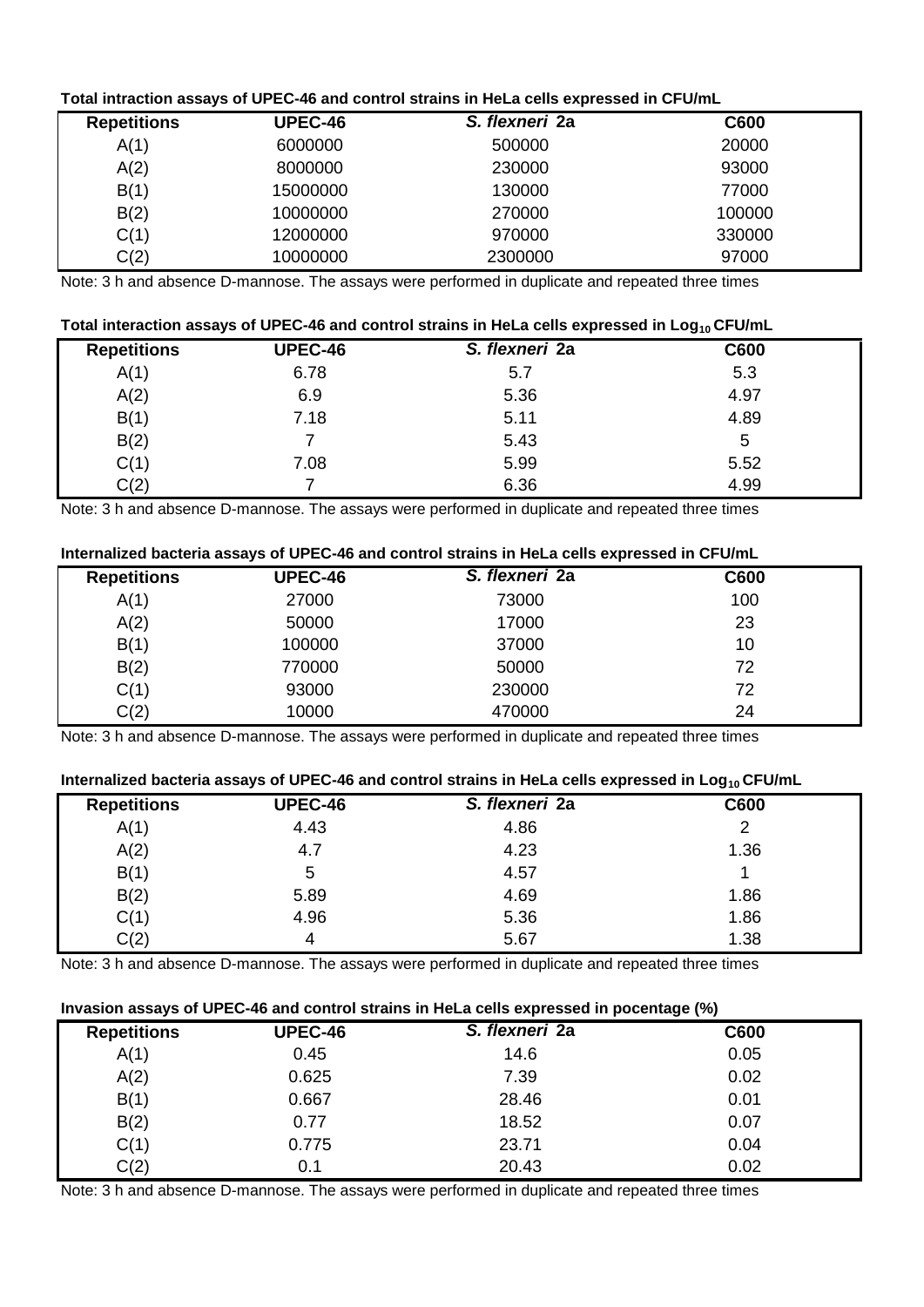# **Total intraction assays of UPEC-46 and control strains in HT-29 cells expressed in CFU/mL**

| <b>Repetitions</b> | <b>UPEC-46</b> | S. flexneri 2a | <b>C600</b> |
|--------------------|----------------|----------------|-------------|
| A(1)               | 97000000       | 100000         | 20000       |
| A(2)               | 80000000       | 170000         | 15000       |
| B(1)               | 63000000       | 890000         | 100000      |
| B(2)               | 100000000      | 1000000        | 9600        |
| C(1)               | 130000000      | 470000         | 27000       |
| C(2)               | 40000000       | 530000         | 18000       |

Note: 3 h and absence D-mannose. The assays were performed in duplicate and repeated three times

# **Total interaction assays of UPEC-46 and control strains in HT-29 cells expressed in Log10 CFU/mL**

| <b>Repetitions</b> | <b>UPEC-46</b> | S. flexneri 2a | C600 |  |
|--------------------|----------------|----------------|------|--|
| A(1)               | 7.99           | 5              | 4.3  |  |
| A(2)               | 7.9            | 5.23           | 4.18 |  |
| B(1)               | 7.8            | 5.95           | 5    |  |
| B(2)               | 8              | 6              | 3.98 |  |
| C(1)               | 8.11           | 5.67           | 4.43 |  |
| C(2)               | 7.6            | 5.72           | 4.26 |  |

Note: 3 h and absence D-mannose. The assays were performed in duplicate and repeated three times

#### **Internalized bacteria assays of UPEC-46 and control strains in HT-29 cells expressed in CFU/mL**

| <b>Repetitions</b> | <b>UPEC-46</b> | S. flexneri 2a | C600 |
|--------------------|----------------|----------------|------|
| A(1)               | 50000          | 9300           |      |
| A(2)               | 100000         | 17000          |      |
| B(1)               | 130000         | 17000          |      |
| B(2)               | 100000         | 170000         |      |
| C(1)               | 130000         | 50000          |      |
| C(2)               | 80000          | 50000          |      |

Note: 3 h and absence D-mannose. The assays were performed in duplicate and repeated three times

# **Internalized bacteria assays of UPEC-46 and control strains in HT-29 cells expressed in Log10 CFU/mL**

|                    |                |                | - - - |  |
|--------------------|----------------|----------------|-------|--|
| <b>Repetitions</b> | <b>UPEC-46</b> | S. flexneri 2a | C600  |  |
| A(1)               | 4.7            | 3.97           | U     |  |
| A(2)               | 5              | 4.23           | U     |  |
| B(1)               | 5.11           | 4.23           | u     |  |
| B(2)               | 5              | 5.23           |       |  |
| C(1)               | 5.11           | 4.7            |       |  |
| C(2)               | 4.9            | 4.             |       |  |

Note: 3 h and absence D-mannose. The assays were performed in duplicate and repeated three times

# **Invasion assays of UPEC-46 and control strains in HT-29 cells expressed in pocentage (%)**

| <b>Repetitions</b> | <b>UPEC-46</b> | S. flexneri 2a | C600 |
|--------------------|----------------|----------------|------|
| A(1)               | 0.052          | 9.3            | 0    |
| A(2)               | 0.125          | 10             | U    |
| B(1)               | 0.206          | 1.91           | U    |
| B(2)               | 0.1            | 17             | U    |
| C(1)               | 0.1            | 10.64          | U    |
| C(2)               | 0.2            | 9.43           |      |

Note: 3 h and absence D-mannose. The assays were performed in duplicate and repeated three times